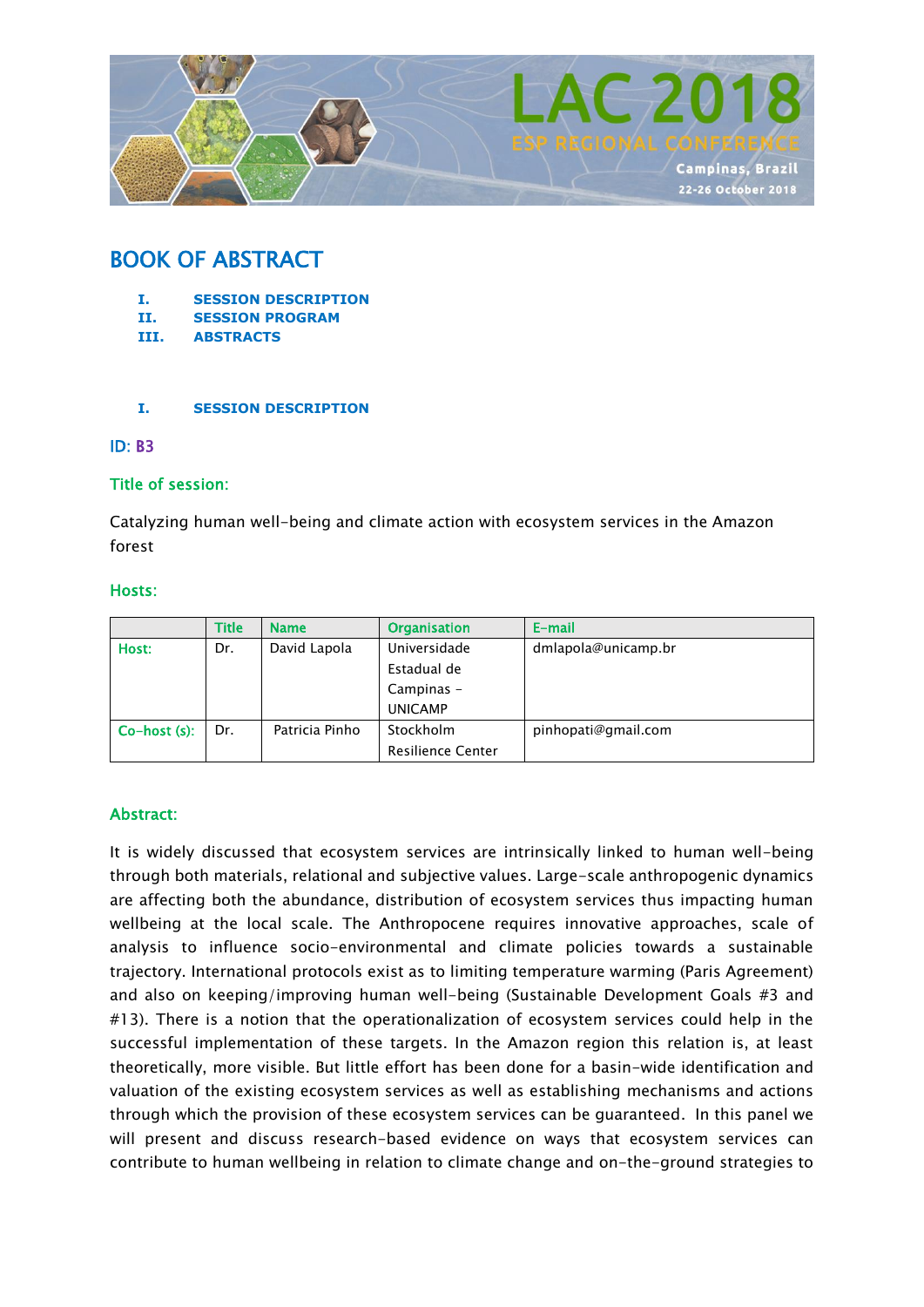

keep ecosystem services provision in the Amazon region. There is an special interest in studies that assess linkages between the provision of ecosystem services and the accomplishment of Sustainable Development Goals, and different approaches and methods of scale analyses that can help to inform decision-making policies in the context of resilient socio-ecological systems and climate change. Approaches that link models development and other ecosystemrelated models and socioeconomic dynamics will also be discussed.

#### Goals and objectives of the session:

Align the research community along common objectives for near future projects on the topic of ecosystem services and their relations with human well-being and climate change in the Amazon region.

### Planned output / Deliverables:

A session summary highlighting research question and methods that should be prioritized in prospective research proposals on the topic.

### Related to ESP Working Group/National Network:

[Biome Working Groups-](https://www.es-partnership.org/community/workings-groups/biome-working-groups/bwg-3-forests-woodlands/) BWG 3 – Forests & Woodlands

#### **II. SESSION PROGRAM**

Date of session: Wednesday, 24 October 2018 Time of session: 10:30-12:00

#### Timetable speakers

| <b>Time</b>     | <b>First name</b> | <b>Surname</b>          | <b>Organization</b>                           | <b>Title of presentation</b>                                                                                                                                             |
|-----------------|-------------------|-------------------------|-----------------------------------------------|--------------------------------------------------------------------------------------------------------------------------------------------------------------------------|
| $10:30 - 10:45$ | Samara            | <b>Martins</b><br>Silva | University of<br>São Paulo -<br><b>USP</b>    | Quantify the relation for use:<br>lessons and perspectives for<br>ecosystem services in the<br>Brazilian Amazon                                                          |
| $10:45 - 11:00$ | Moara A.          | Canova                  | University of<br>Campinas -<br><b>UNICAMP</b> | Trajectory of ecosystem services<br>in the Brazilian Amazon facing<br>climate changes: implications<br>translated in<br>socioenvironmental and<br>economic vulnerability |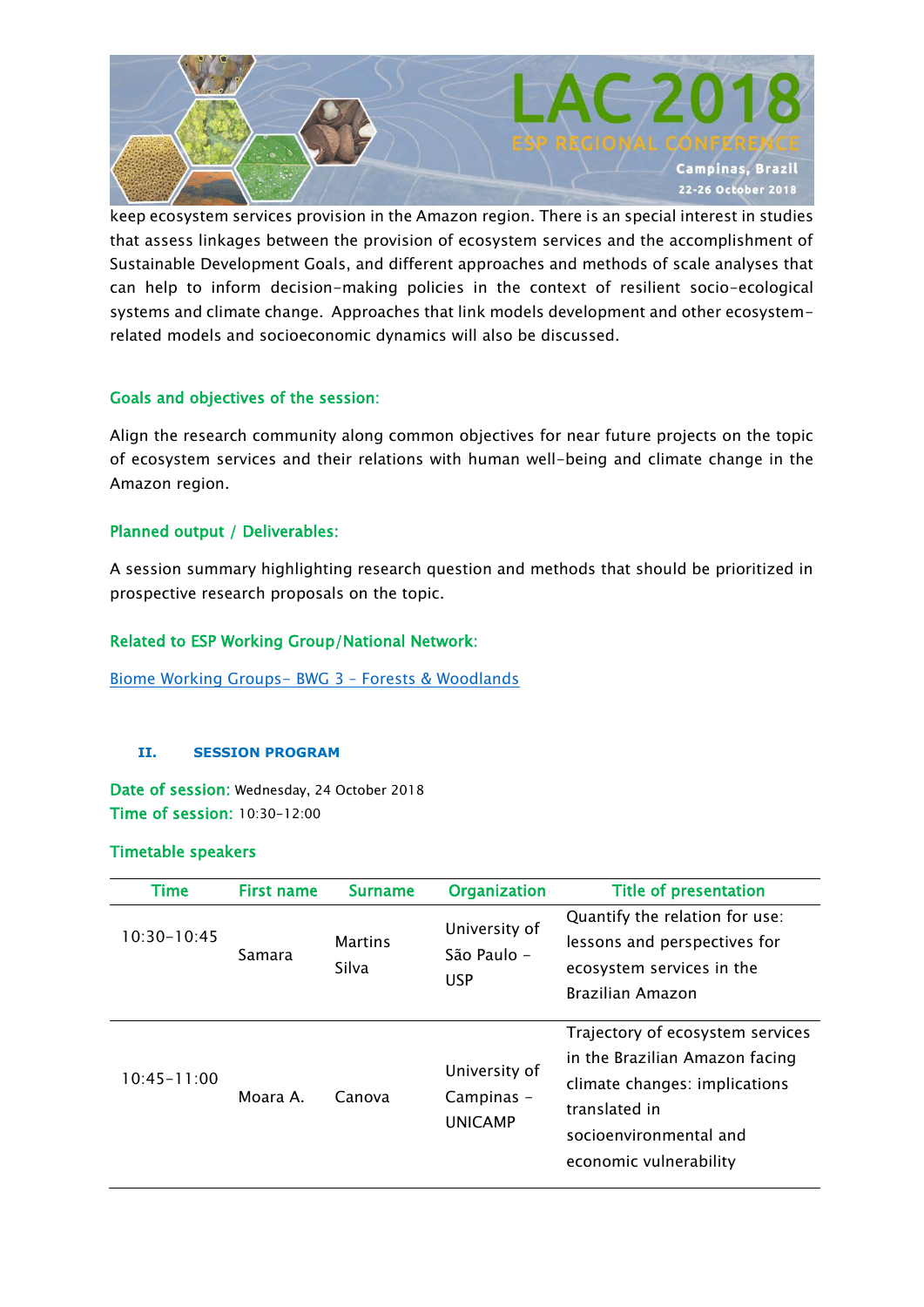

| 11:30-11:45    Ederson | Α. | Zanetti | Angulo<br>Consultoria | <b>TNN2030 Carbon Neutral</b> |
|------------------------|----|---------|-----------------------|-------------------------------|

#### **III. ABSTRACTS**

*The abstracts appear in alphabetic order based on the last name of the first author. The first author is the presenting author unless indicated otherwise*

#### *1. Type of submission: Abstract*

B. Biome Working Group sessions: B3 Catalyzing human well-being and climate action with ecosystem services in the Amazon forest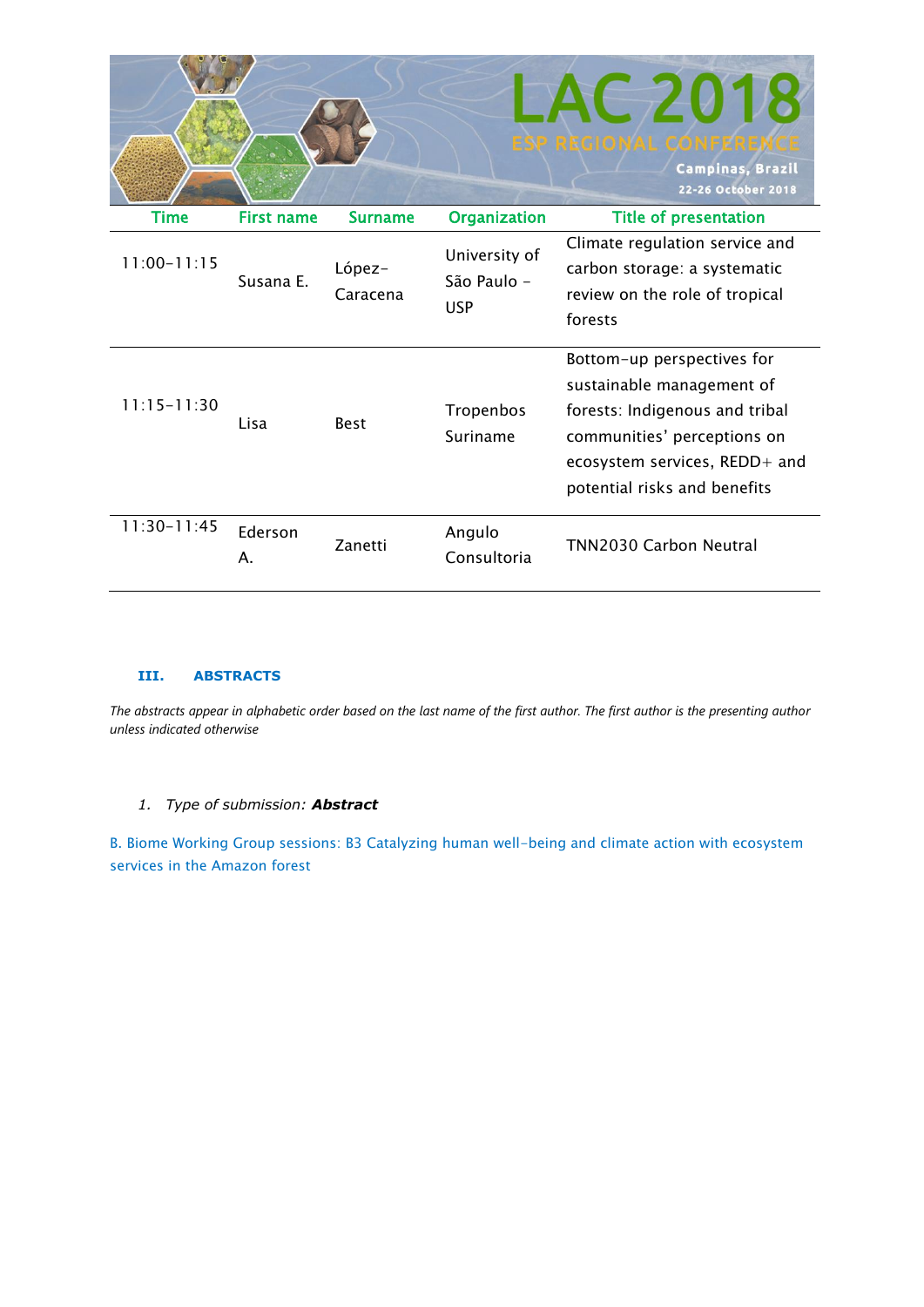

# Bottom-up perspectives for sustainable management of forests: Indigenous and tribal communities' perceptions on ecosystem services, REDD+ and potential risks and benefits

First authors(s): Lisa Best, Monika Bertzky Other author(s): Monika Bertzky, Rudi van Kanten, Diego Martino Affiliation, Country: Tropenbos Suriname Tropenbos Suriname, Asesoriamento Ambiental Estrategico, Suriname Contact: lisakb88@gmail.com

In international climate change negotiations, Reducing Emissions from Deforestation and forest Degradation, including conservation of forest carbon stocks, sustainable management of forests and enhancement of forest carbon stocks (REDD+), is envisioned as a financial incentive mechanism to reduce carbon dioxide emissions and enhance their removal. Forests provide ecosystem services onto which about 60 million indigenous and tribal peoples (ITP) directly depend for their livelihood, e.g. for food, water, medicines, fuel, fiber, amenity and expression of their cultural identity. ITP communities can be seen as both providers and beneficiaries of ecosystem services the rainforest provides, because they play a vital role in preserving and managing their living area through customary rules and historical traditional knowledge on the forest.

While the process of preparing for REDD+ implementation is time consuming, it can serve as an enabling instrument for sustainable development, in particular for countries that are at the beginning of the forest transition curve. REDD+ Policies and Measures often include and enable sustainable use and management of forest ecosystem services. Inclusive, bottom-up approaches, based on participation of ITP communities and incorporating their perceptions, are essential to identify sustainable development pathways. We aim to contribute to the growing amount of literature on experiences with REDD+ by sharing insights from Suriname, on how ITP communities perceive the state of the forest, current and future ecosystem service use, as well as risks and benefits associated with potential policies and measures in light of national REDD+ processes. These perceptions can help shape a vision for sustainable management of forests for human well-being in Suriname that goes well beyond REDD+.

Keywords: REDD+, forest ecosystem services, indigenous and tribal peoples, local perceptions, risks and benefits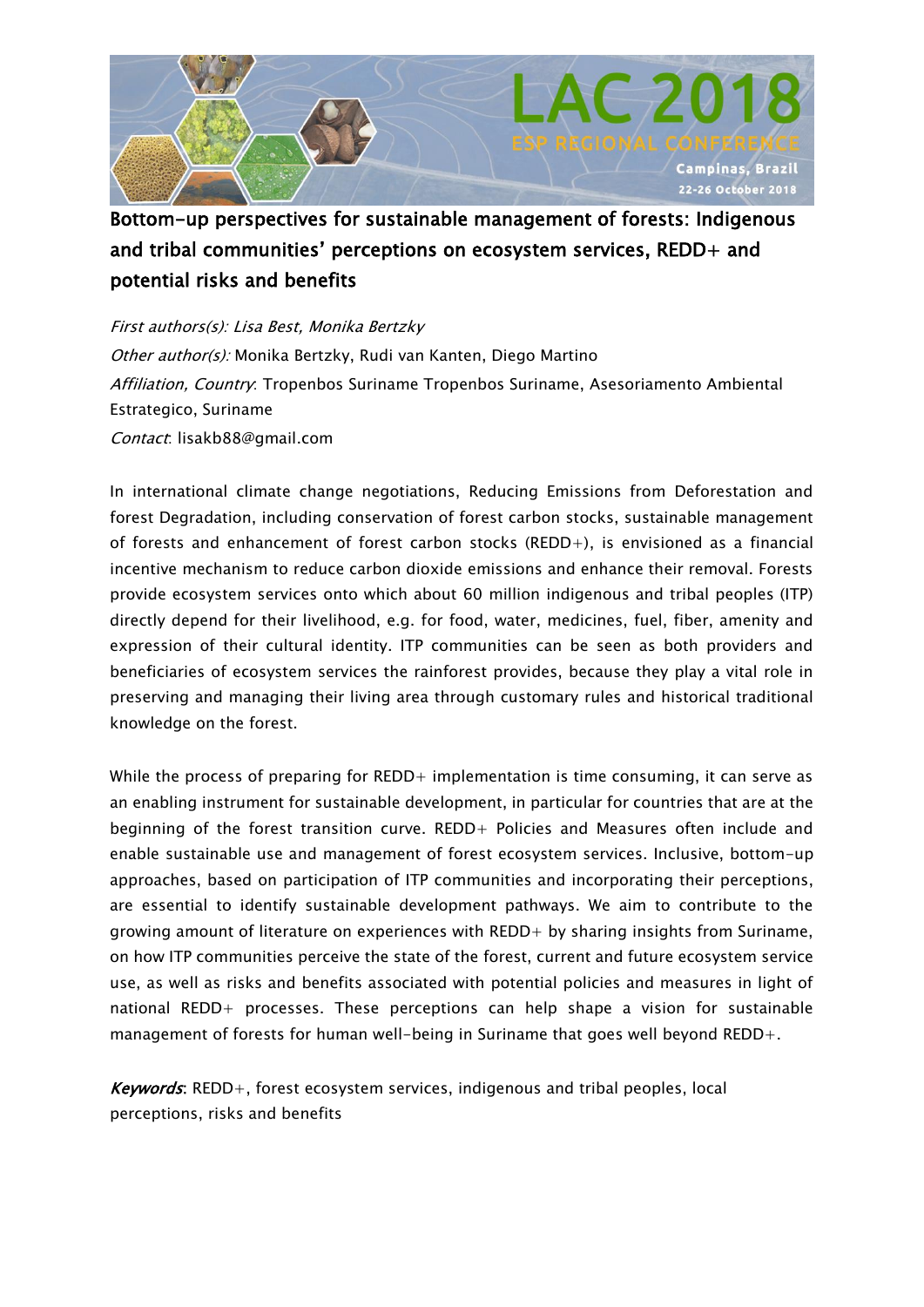

*2. Type of submission: Abstract*

B. Biome Working Group sessions: B3 Catalyzing human well-being and climate action with ecosystem services in the Amazon forest

### Climate regulation service and carbon storage: a systematic review on the role of tropical forests

First authors(s): Susana Elizabeth López-Caracena, Rozely Ferreira dos Santos Affiliation: University of São Paulo, Brazil Contact: selc@usp.br

In the 2000s, the Millennium Ecosystem Assessment highlighted through its program the consequences on ecosystem services of replacing natural ecosystems with human uses, driving many studies on the importance of tropical forests, particularly on climate regulation services. Many of them focus on the potential of forests to mitigate global warming through their performance in sequestering and storing carbon. The objective of this work is to provide a concise summary of these studies analysing their methodologies of quantification and characterization of the ecosystem service of climate regulation in tropical and subtropical forests. In order to do so, we have carried out a systematic review of this literature in the last 20 years, considering the Web of Science and Scopus databases. We obtained 1,104 results among which 43 articles were selected according to thematic precision. We consider that 13 articles summarize efficiently the three main areas of interest of the studies: the quantification of carbon stock as an indicator of carbon sequestration potential; the identification of factors that affect the climate regulation service, which is essentially land use change; and trade-off and synergy relationships with other services. The studies highlight that the climate regulation service has synergy with erosion control and the water cycle regulation service and trade-off with the primary production support service, even in different eco-regions. We emphasize that the carbon stock estimates of tropical forests present high variability and we believe that this issue should be better evaluated in order to make the results comparable and to facilitate management decisions.

Keywords: Ecosystem services, Carbon sequestration, Global climate regulation, Aboveground biomass, Rainforest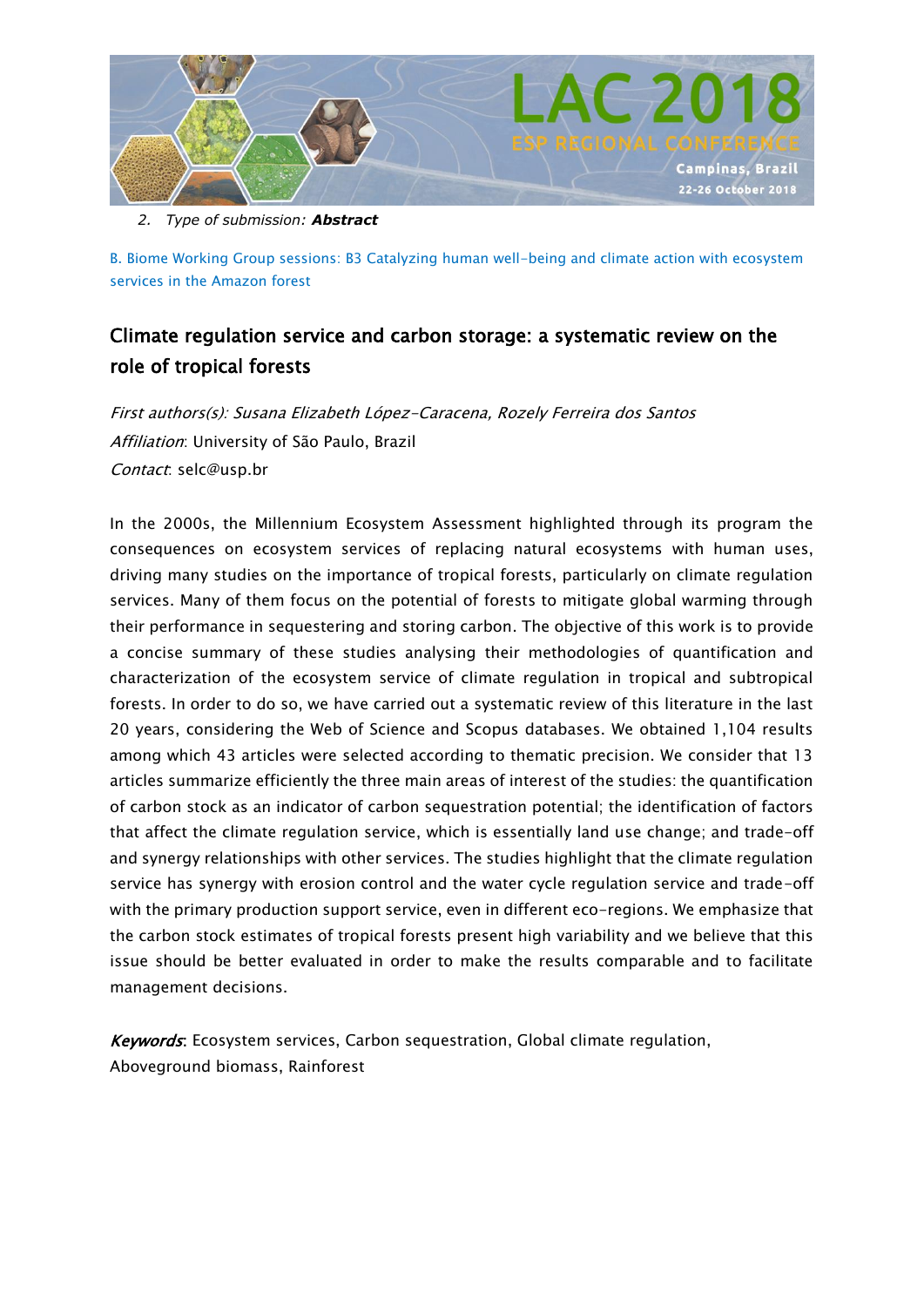

Type of submission: **Abstract** 

B. Biome Working Group sessions: B3 Catalyzing human well-being and climate action with ecosystem services in the Amazon forest

# Trajectory of Ecosystem Services in Brazilian Amazon facing the climate changes: implications translated in socioenvironmental and economic vulnerability

First authors(s): Moara Almeida Canova, David Montenegro Lapola Other author(s): David M. Lapola, Bianca Fazio Rius, Patrícia F. Pinho Affiliation, Country: University of Campinas (Unicamp) CEPAGRI - Centro de Pesquisas Meteorológicas e Climáticas Aplicadas à Agricultura, Brazil Contact: moaraambiental@gmail.com

Rising of CO2 emissions and the rapid changes in Earth's climate and environments represent threats for Tropical Forests. The hypothesis of Brazilian Amazon "Forest-dieback" predicts that with a warmer temperature and drier conditions the conversion of the current Amazon basin's forets into savanna landscape. This conversion can, in turn, impacts the ecosystem services (ES) and hence economic aspects, well-being. From this and considering the scope of the AmazonFACE (Free-air CO2 Enrichment) program, this study aims to answering the following question: how is the supply of ESs (water maintenance, carbon storage and vegetation functional diversity) affected by climate change due increasing atmospheric CO2 concentrations, reduce the socioenvironmental and economic vulnerability of different Amazon communities? The analysis are being inquired in two scales: (i) regional, through the biogeochemical fluxes data modelling, using the Carbon and Ecosystem Functional-Trait Evaluation model (CAETÊ) related to current and forthcoming supplying of ESs and (ii) local, through an economic valuation of ESs based on human perspective approach, in Manaus, Itacoatiara and Silves municipalities- in the Amazonas state, Brazil. Preliminary results of the first analysis-scale demonstrates that a CO2 increment decreased the vegetation functional diversity. Besides, its Net Primary Productivity (NPP) increased and consequently its biomass, however, the carbon was allocated to fine roots, in other words, to the short-term plant tissues and not wood tissues. Therefore, we infer that there is a significant potential to the loss of ES related to carbon storage in Amazon and this, summed to functional diversity reduction might exposes local communities to socioenvironmental and economic vulnerability, especially those that are closely dependents on resources extracted from forest. Thus, the outcomes of this research may reinforce the importance of tropical ecosystems functional diversity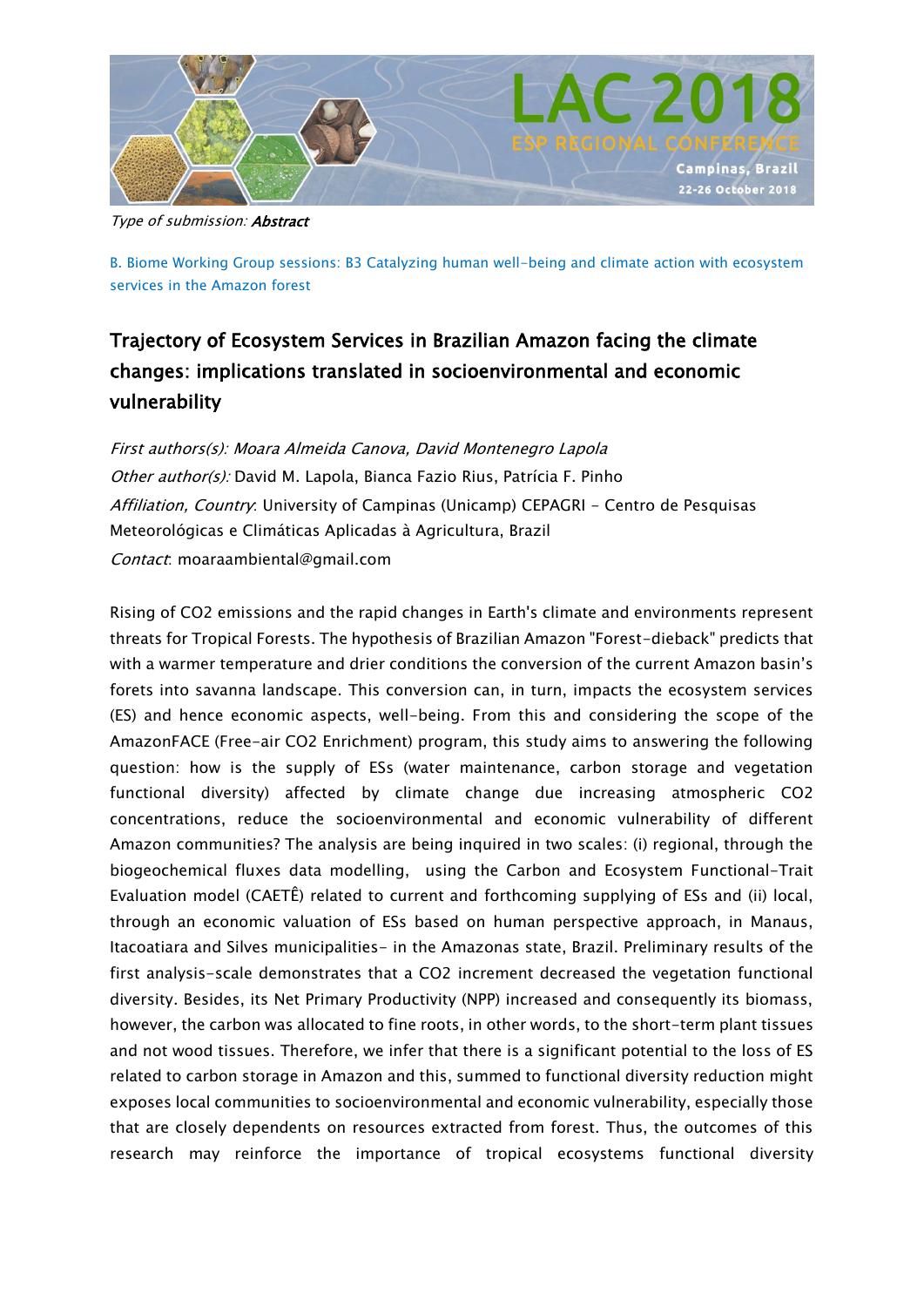

representation by vegetation models, as well as, the need of fastly implement on institutional and policy agendas (National or International).

Keywords: Ecosystem services, Climate changes-CO2 concentration, Amazon FACE (Free-air CO2 Enrichment) program of Brazil, local socioenvironmental vulnerability

*3. Type of submission: Abstract*

B. Biome Working Group sessions: B3 Catalyzing human well-being and climate action with ecosystem services in the Amazon forest

## QUANTIFY THE RELATION FOR USE: LESSONS AND PERSPECTIVES FOR ECOSYSTEM SERVICES IN BRAZILIAN AMAZON

First authors(s): Samara Martins Silva, Paula Meli Other author(s): Hilton Thadeu Z. do Couto Affiliation, Country: University of Sao Paulo 1Department of Forest Sciences, College of Agriculture "Luiz de Queiroz", Brazil Contact: samara.martins@usp.br

This abstract presents a new form to quantify the relation of biodiversity and ecosystem services informing on the ecosystem functioning and constituting the base for multiple payments for ecosystem services. Using the methods of allometric equation, diversity indexes and statical modelling. For choose the allometric equation we verified the data for temperature and precipitation at Xingu River Area, Brazilian Amazon. It was chose the Shannon and Simpson diversity indexes for present the applicability for huge database and sensibility to rare species. Posteriorly, the data was statistical analysed consideering Spearman correlation analysis and linear regression. It was considered that significance parameter was  $p < 0.01$  and  $p < 0.05$  to select the variables that could integrate regression models for Terra Firme forest at Xingu River Area. The results indicate that the combination of na ecosystem service increase as well as the other supply of ecosystem services also is higher, and reaches in the regression analysis the significance level of  $p < 0.001$ . The methodology possibility quantify and relate multiple ecosystem services involving linear correlation and regression as statistical methods. This relation also allows the possibility of paying for biodiversity and multiple ecosystem services provision, probably using PSE and REDD+ schemes. Finally, we discussed the limitations for this methodology for tropical forests related to available literature for comparative effects and